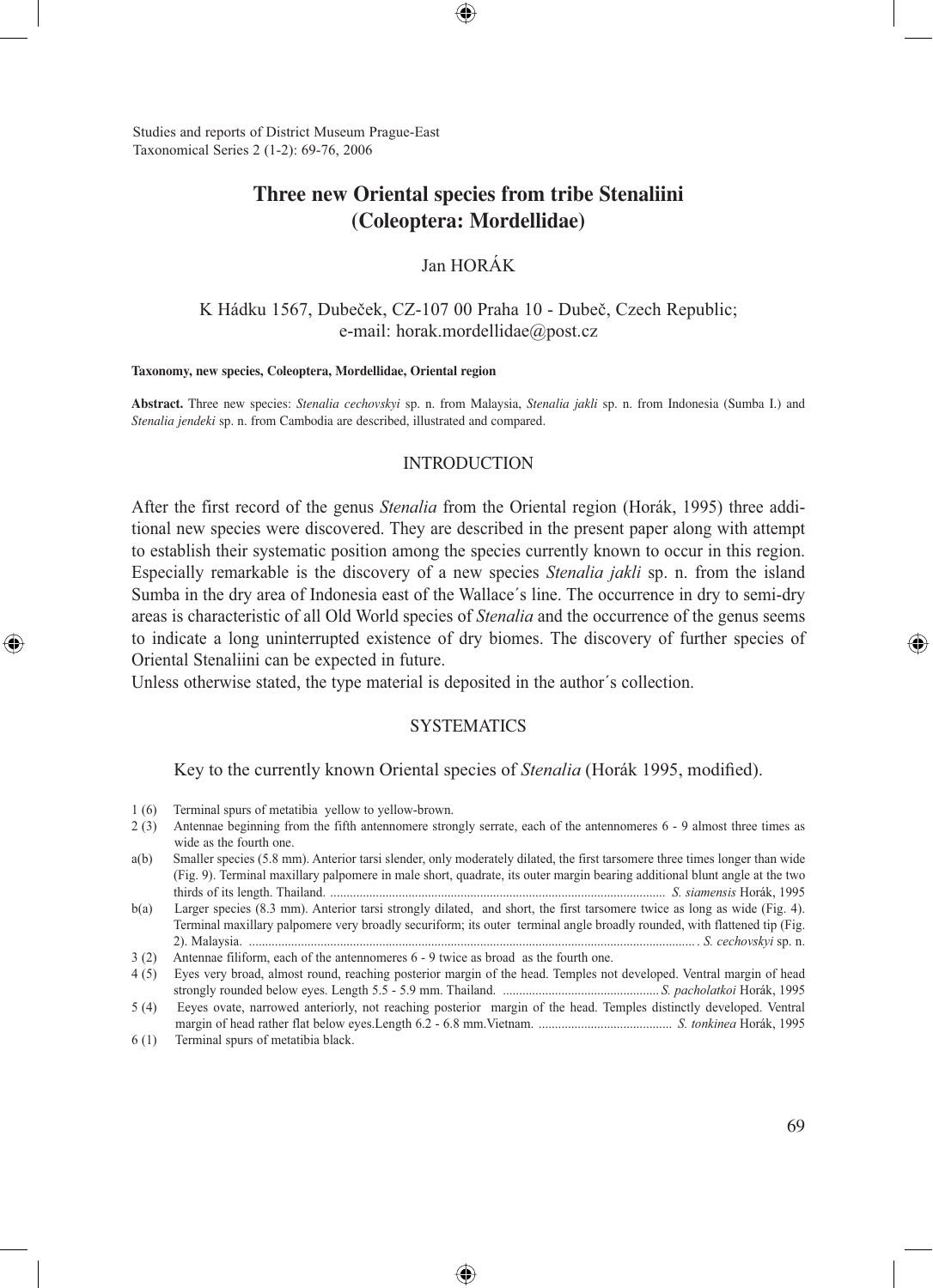- 7(12) Elytra yellow-brown; their light colouration is sometimes (in *S. jakli* sp. n.) reduced to a band running from humeri to the midlength of elytra. Sternite 8 less than twice as long as wide.
- 8(11) Eyes not reaching posterior margin of the head, temples narrow, but distinctly developed. Maxillary palpi in both sexes narrow, the second palpomere only slightly wider than the following ones.
- 9(10) Larger species (5.8 7.1 mm). Anterior tarsi as long as anterior tibiae. Antennomeres 2, 3 and 4 of equal length. The blade of penis with a drop-shaped extension at the tip. Processes of phallobase distinctly longer than the base. Thailand ......... .......... ........................................................................................................................................*S. dembickyana* Horák, 1995
- 10(9) Smaller species (4.1 5.9 mm). Anterior tarsi longer than anterior tibiae (Fig. 13). Antennomere 2 by one third longer than 3, 4 as long as 3 (Fig. 12). The blade of penis becoming gradually wider from its midlength (Fig. 16). Processes of phallobase nearly as long as the base (Fig. 15) Indonesia: Sumba I. ............................................................. *S. jakli* sp. n.
- 11(8) Eyes reaching posterior margin of the head, temples completely missing. Maxillary palpi strongly dilated, second palpomere in male by one third wider than the third one. Basal tarsomere of anterior tarsi in male swollen, distinctly wider than the following ones. Length 5.2 - 6.6 mm. India: Bengal ........................................................... *S. indica* Horák, 1995
- 12(7) Body entirely black. Eyes not reaching posterior margin of the head, temples narrow, but distinct. Anterior tarsi (Fig. 20) longer than anterior tibiae ( as 4.5 : 4). Antennomere 2 slightly longer than 3. The blade of penis dilated from its midlength (Fig. 23). Processes of phallobase distinctly longer than the base (Fig. 22). The eighth sternite 2.5 times as long as wide (Fig. 24). Length 4.8 - 7.3 mm. Cambodia. .................................................................................... *S. jendeki* sp. n.

### *Stenalia cechovskyi* **sp. n.** (Figs 1-8)

**Material examined.** Holotype (♂): Malaysia-W, Perak, 30 km SE of Ipoh, Cameron Highland, Ringlet, 900 m, 25.4.-5.5.2001, P. Čechovský leg.

**Description.** Male. Slender and little convex (Fig. 1). Black, with dark yellowish elytra, to apical portion almost black. Palpi yellow, four basal antennomeres, anterior legs and terminal spurs of metatibia brown. Pubescence black, becoming silvery on anterior portion of mesosternum and bases of abdominal sternites.

⊕

Head rather broadly convex, wider than long (as 9 : 7,4). Eyes broadly oval, not emarginate at insertions of antennae, very finely facetted, glabrous. Neither temples nor temporal angles developed. Maxillary palpi robust (Fig. 2), second maxillary palpomere strongly dilated, plate-shaped, almost by one third wider than the third; terminal palpomere broadly securiform and widely rounded on the tip. Antenna long (Fig. 3), beginnig from the fifth antennomere strongly dilated and serrate; 1. antennomere almost twice longer than 2., 3. as long as but distinctly narrower than 2., 4. antennomere conical and by one third longer than 3., each of antennomeres 5-10, 1.3 times longer than wide and by one third wider than 4, terminal antennomere oblong oval, almost 1.8 times longer than wide and slightly longer than the penultimate one.

Pronotum moderately convex, with very short collar-shaped projection, in basal third narrowed posteriorly. Sides in lateral view strongly S-shaped, posterior angles rectangular.

Scutellum small, broadly triangular, with silvery pubescence.

Elytra narrow, feebly convex, in basal fourth parallel-sides, 2.8 times longer than their combined width, separately rounded at apex.

Anterior tibiae (Fig. 4) gently curved inwards, without a calf-like swelling and longer hairlike setae at the base. Basal tarsomere slightly wider than tibia, 2 times longer than wide and as long as two follewing ones together, third tarsomere rectangular, fourth slightly longer than wide, strongly bilobed and with rounded onychium ventraly. Mesotibiae strongly curved inwards, slightly longer than middle tarsi. Metatibia besides an oblique apical ridge, with two lateral ridges, first posterior tarsomere with two ridges and with third very rudimentary one, each of the

⊕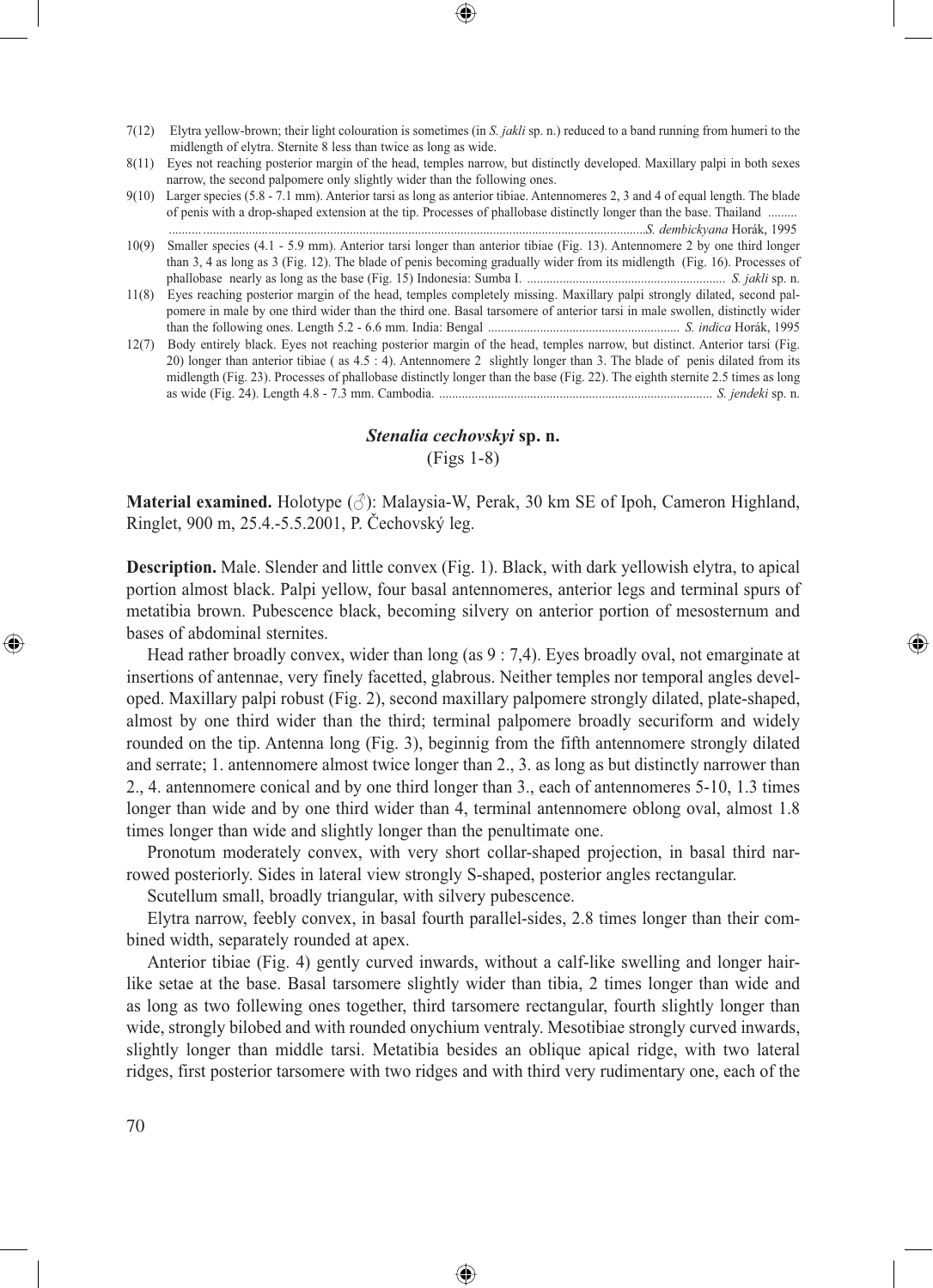

 $\bigoplus$ 

 $\bigoplus$ 

Figs 1-9. *Stenalia cechovskyi* sp. n. (Holotype, ♂): 1- general view; 2- maxillary palpus; 3- antenna; 4- anterior tibia and tarsus; 5- left and right paramere; 6- phallobase; 7- penis; 8- internal sternite VIII. *Stenalia siamensis* Horák (holotype, male): 9 - anterior tibia and tarsus. Scale: a - 3, 6, 7, 8, 9; b - 4; c - 1; d - 2, 5.

♠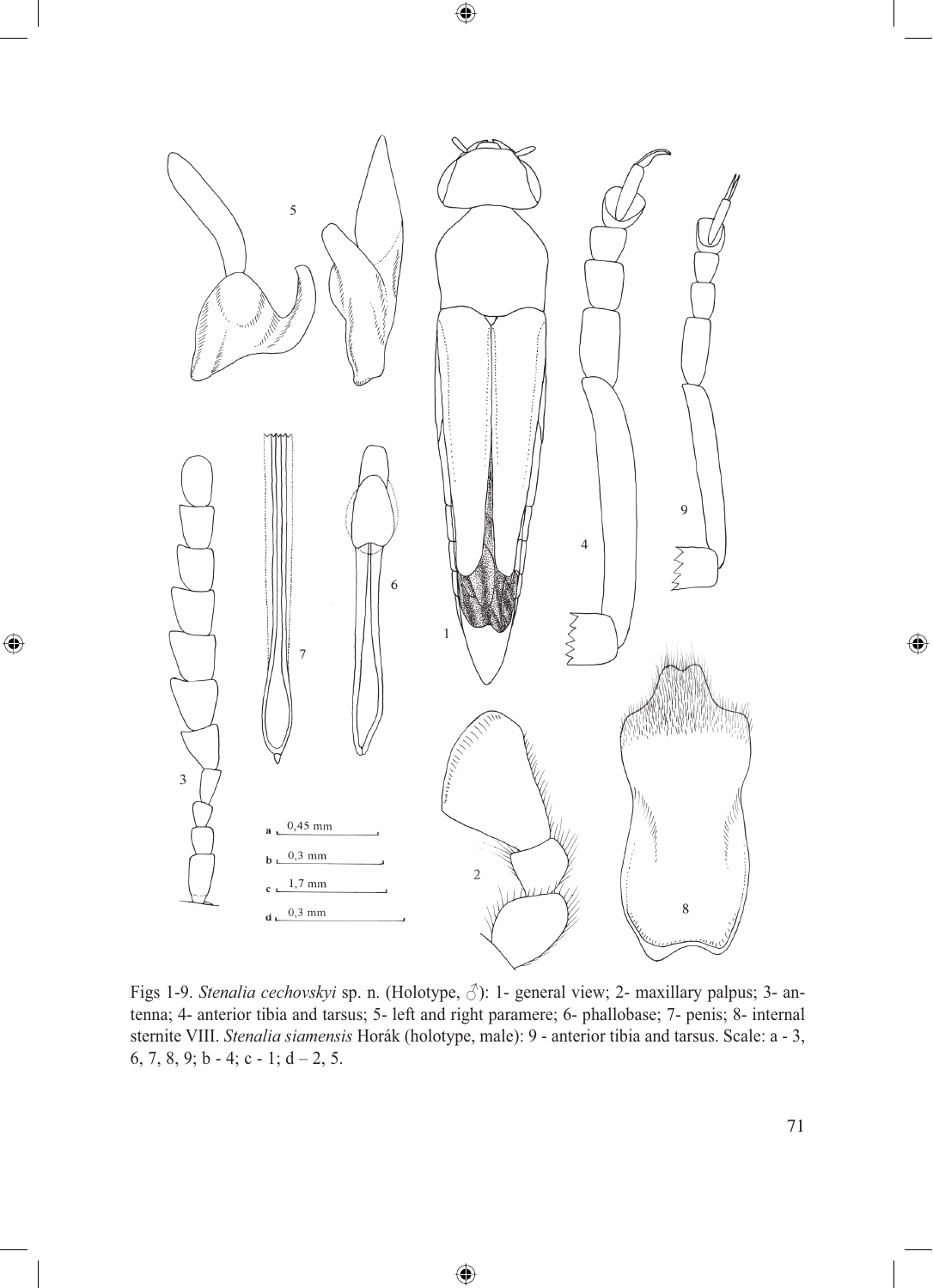second and third tarsomeres with one ridge. Outher terminal spur of metatibia almost as long as the inner one.

⊕

Genitalia as figured (Figs 5-7), the shape of the urosternite 8 as in Fig. 8.

Length from tips of mandibles to tip of elytra 7.1 mm, to tip of pygidium 8.3 mm.

**Sexual dimorphism**. Female unknown.

**Name derivation.** This new species is dedicated to my friend, Petr Čechovský (Brno).

# *Stenalia jakli* **sp. n.** (Figs 10-16)

**Material examined.** Holotype  $(\text{A})$ : Sumba [Indonesia], East prov., Wairinfing vill., 200m, 11-12.2.2001, S. Jákl leg.; Allotype  $(\circled{2})$ : the same data.

**Description.** Male. Small, comparatively short and convex (Fig. 10). Black, maxillary palpi, four basal antenomere anterior femora and tibiae black-brown. Elytra black, with dark yellowish pattern reaching behind midlenght of elytra. Terminal spurs of metatibia black. Pubescence of dorsal surface grey-black, on elytral pattern brightly golden-yellow; ventral surface black, becoming silvery on anterior portion of mesosternum and at the bases of abdominal sternites.

Head broadly convex, wider than long (as 6.5 : 6). Eyes broadly oval, not emarginate against insertion of antennae, very finely facetted and glabrous. Posterior margin of eye not reaching posterior margin of head capsule, temples narrow. Second maxillary palpomere narrow, long, distinctly wider than third one; terminal palpomere narrowly securiform, with inner angle situated at one third of length (Fig. 11). Antennae (Fig. 12) of medium length, narrowly serrate; antennomere 1 by one fourth longer than and nearly as wide as 2; 3 narrower and shorter than 2, as large as 4; each of antennomeres 5-10, 1.3 times longer than wide; terminal antenomere oblong oval with narrowed distal end, 1.8 times longer than wide and by one fourth longer than the preceding one.

⊕

Pronotum longer than wide (as  $8:7$ ), flatly convex, with very short collar-shaped projection, in basal third narrowed posteriorly. Sides in lateral view strongly S-shaped, posterior angles rectangular.

Scutellum minute, triangular, with black pubescence.

Elytra moderately convex, almost parallel-sided in basal third and than rather strongly narrowed posteriorly towards, separately and narrowly rounded apex, 2.4 times longer than their combined windth, with fine and dense rasp-like puncturation. Elytra reaching the midlength of penultimate abdominal segment.

Pygidium narrowly conical, rather flat and twice as long as hypopygium.

Protibiae (Fig. 13) straight without swelling and without longer hairs at the base, shorter than anterior tarsi (as 4 : 4.5). First anterior tarsomere slightly narrower than tibia, as long as two following ones combined, fourth tarsomere slightly longer than wide, emarginate to its midlength with simple onychium ventraly. Mesotibiae strongly curved inwards, shorter than middle tarsi. Metatibiae besides an oblique apical ridge, with two long and oblique lateral ridges, the upper ridge being longer than the lower one. First posterior tarsomere with two ridges, each of the

⊕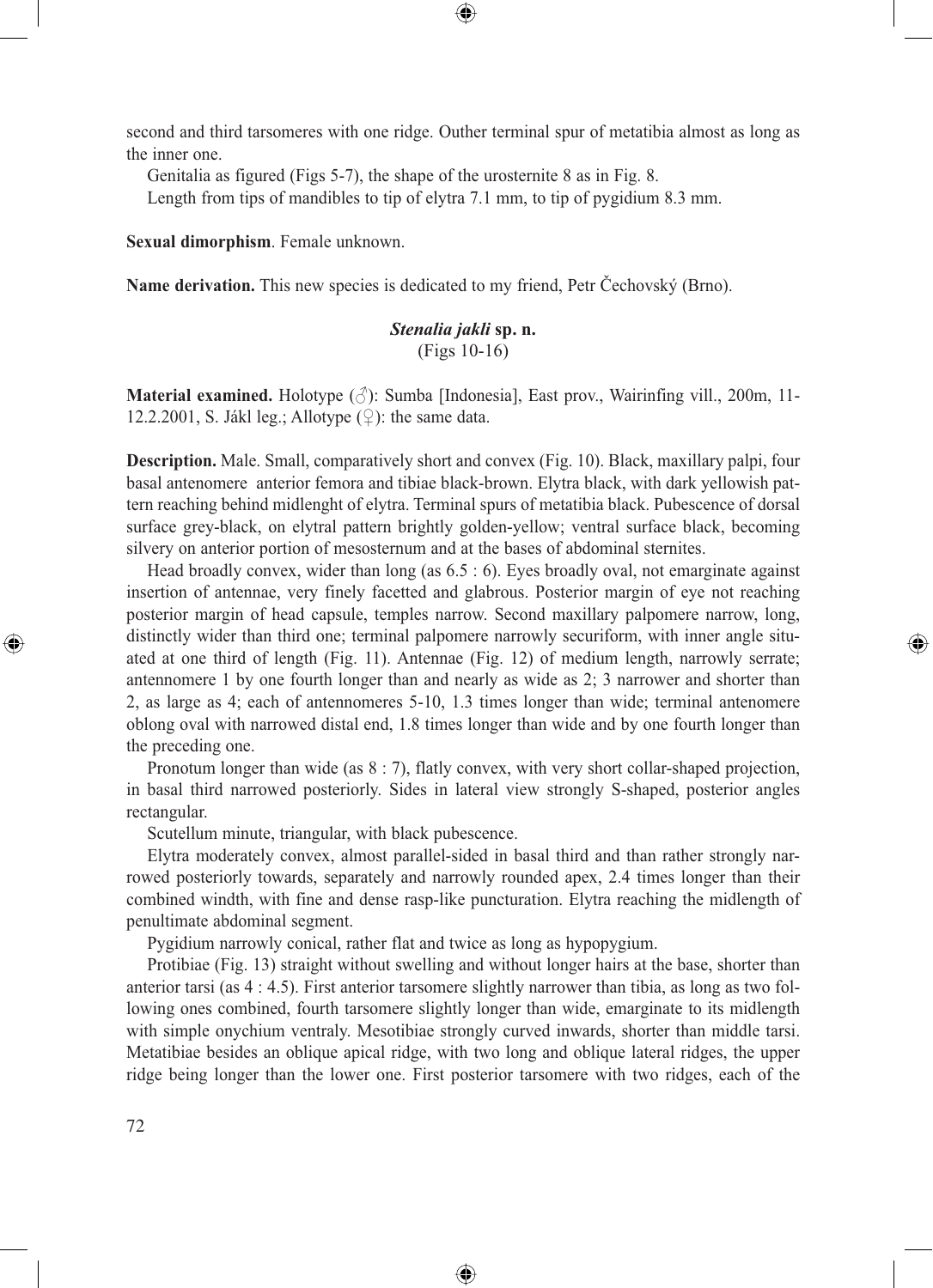

 $\bigoplus$ 

Figs 10-16. *Stenalia jakli* sp. n. (Holotype, ♂): 10- general view; 11- maxillary palpus; 12- antenna; 13- anterior tibia and tarsus; 14- left and right paramere; 15- phallobase; 16- penis. Scale: a - 14; b - 11; c - 10; d - 12, 13, 15, 16.

second and third with one ridge. Outer terminal spur of metatibia reaching nearly one third of the length of the inner one.

Genitalia as figured (Figs 14-16).

Length from tips of mandibles to tips of elytra 3.8 mm, to tips of pygidium 4.1 mm.

**Sexual dimorphism**. Female more robust than male. Last maxillary palpomere slender than that in male, inner angle more rounded and situated at midlength of segment. Length from tips of mandibles to tips of elytra 5.2 mm, to tips of pygidium 5.9 mm.

⊕

**Variability.** Unknown.

 $\bigcirc$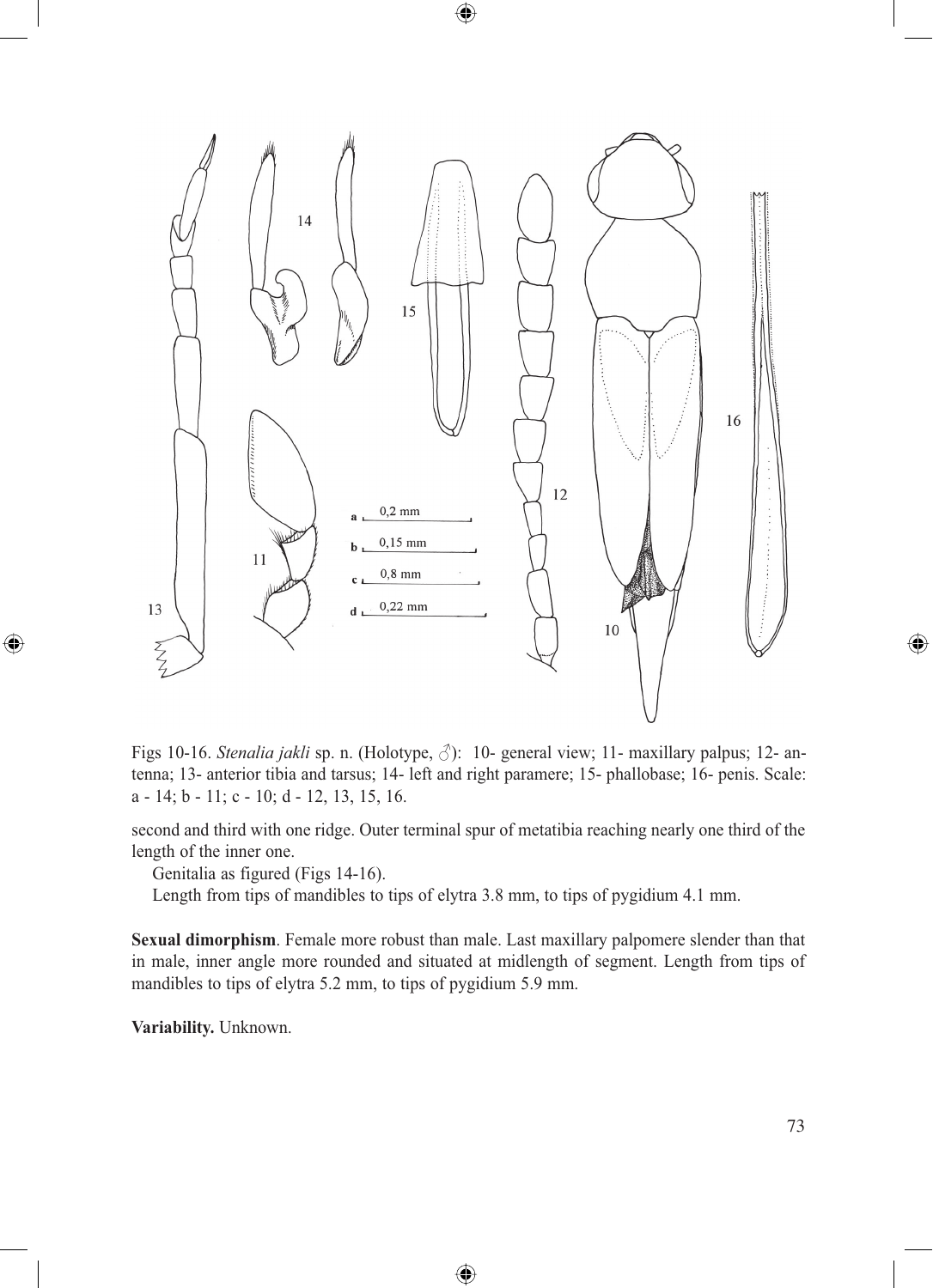**Name derivation.** This new species is dedicated to my friend, Stanislav Jákl (Praha, Jakarta), specialist in the taxonomy of Cetoniidae (Coleoptera).

⊕

# *Stenalia jendeki* **sp. n.** (Figs 17-24)

**Material examined.** Holotype (♂): SW Cambodia, 20 km SE Koh Kong, Tatai river, 50-300 m, 11°34´N 103°07´E, 3-19.5.2005, E.Jendek & O.Šauša leg. Allotype  $(\circled{)}$ : the same data. Paratypes: (16  $\Im \Im$ , 7  $\Im$ ): the same data; two paratypes in Muséum National d'Histoire naturelle, Paris.

**Description.** Male. Slender and little convex (Fig. 17). Entire dorsal and ventral surface black. Pubescence of dorsal surface black with a honey-brown tinge; ventral black except for silvery hairlike setae on bases of abdominal sternites.

Head rather broadly convex, as long as wide, at the mounth parts prolonged anteriorly. Eyes broadly oval, not emarginate at insertions of antennae, very finely facetted, glabrous. Posterior margin of eye not reaching posterior margin of head capsule, temples narrow. Second maxillary palpomere narrow, long, somewhat wider than the third one; terminal palpomere elongate securiform, inner angle situated at its distal third (Fig. 18). Antennae (Fig. 19) medium-sized, dilated beginning from the fifth antennomere, which is twice as broad as the third one; 1 and 2 egualy broad, 1 by one four longer than 2; 3 slightly shorter and by one third narrower than 2; 5 by one fifth longer and more than third wider than 4,5-10 antennomeres 1.2 times longer than wide; terminal antennomere oblong oval with narrowed distal end, slightly longer than the penultimate one.

Pronotum moderately convex, rather parallel-sided, longer than wide (as 7,5 : 7). Anterior margin with slight collar-shaped projection. Sides in lateral view strongly emarginate, posterior angles rectangular. Disc finely and densely punctate.

⊕

Scutellum minute, triangular, with black pubescence.

Elytra narrow, 2.8 times longer than their combined width, little convex, in basal third parallel-sided, separately rounded at apex.

Pygidium elongate, conical, flat, by one third longer than hypopygium.

Anterior tibiae (Fig. 20) strongly curved inwards, without calf-like swelling and without longer hairlike setae at the base. First anterior tarsomere slightly narrower than tibia, 3 times longer than wide, as long as two following tarsomeres combined; fourth somewhat longer than wide, emarginate in three fourth af its length, with simple onychium ventraly. Mesotibiae strongly curved inwards, shorter than middle tarsi. Metatibia, besides very oblique apical ridge, with two very oblique lateral ridges, the upper ridge slightly longer than the inner one. Basal posterior tarsomere with two ridges, each of the second and third with one ridge. Outer terminal spur of metatibia by one fifth shorter than the inner one.

Genitalia as figured (Figs 21-23), the shape of the urosternite 8 as in Fig. 24.

Length from tips of mandibles to tip of elytra 4.8 mm, to tip of pygidium 6.3 mm.

**Sexual dimorphism**. Female more robust than male. Last maxillary palpomere only slightly slender than in male, inner angle situated at its distal fourth. Antennae shorter than in male, 5-10

⊕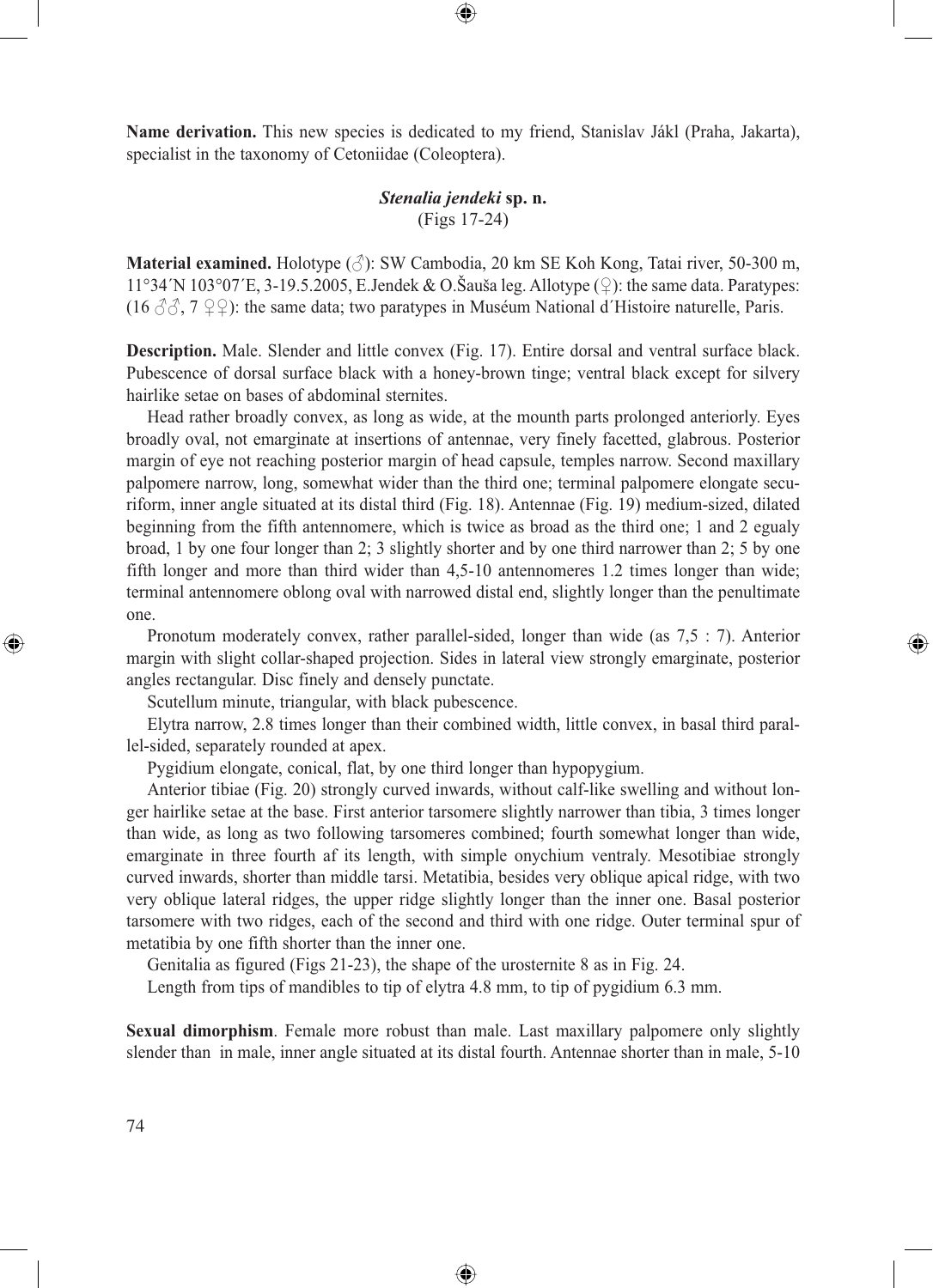

 $\bigoplus$ 

 $\bigoplus$ 

Figs 17-24. *Stenalia jendeki* sp. n. (Holotype, ♂): 17- general view; 18- maxillary palpus; 19 antenna; 20- anterior tibia and tarsus; 21- left and right paramere; 22- phalobase; 23- penis; 24 interrnal sternite VIII. Scale: a - 21; b - 17; c - 19, 20, 22, 23, 24; d - 18.

◈